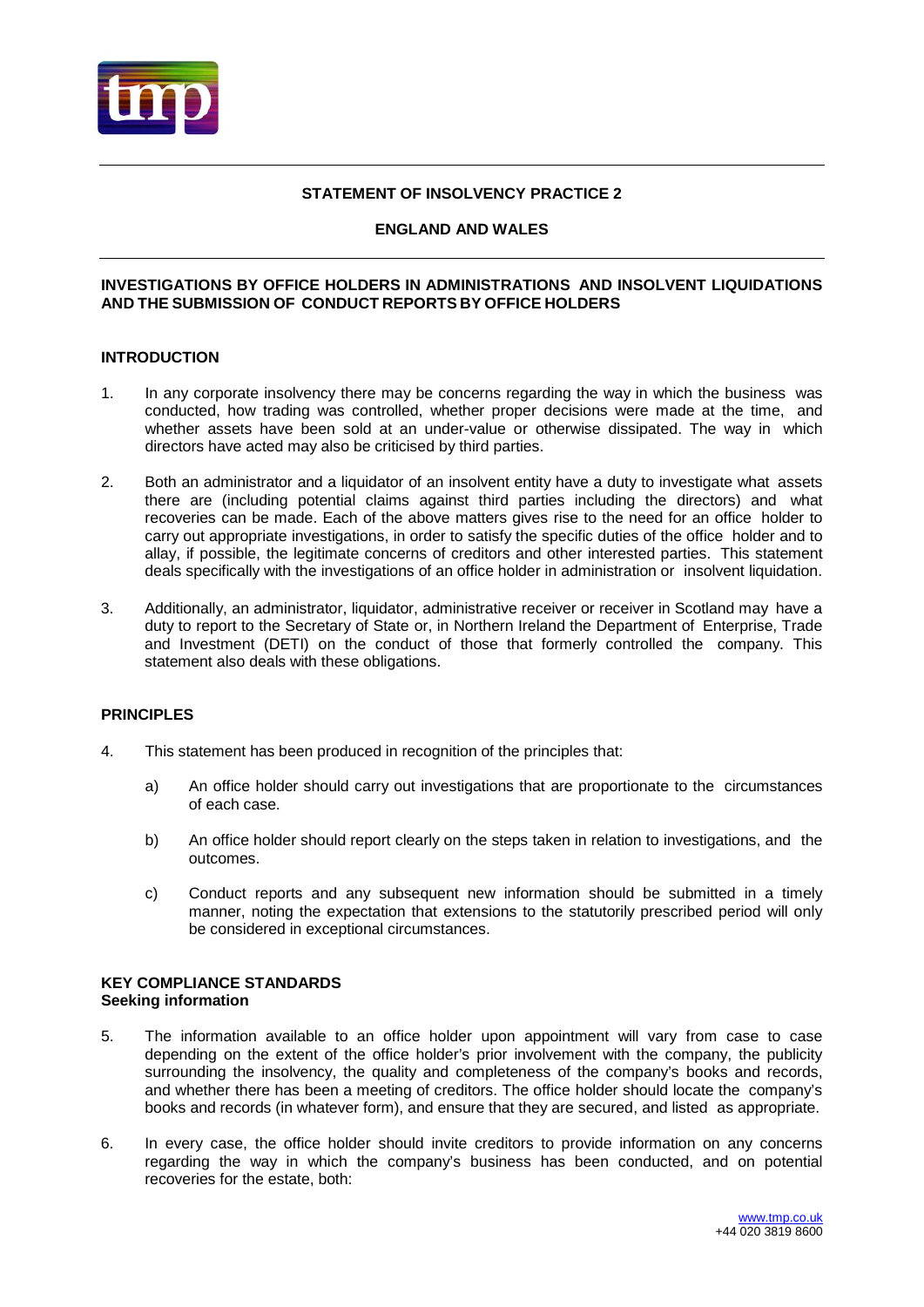

- a) at any meeting of creditors at which the office holder's appointment is made or confirmed, or, in other cases, at any later meeting convened by the office holder; and
- b) in the first communication sent to creditors by the office holder.
- 7. A similar invitation should also be extended to the members of any creditors' committee, upon or soon after the formation of the committee, and to any predecessor in office.
- 8. An office holder should always have in mind the need to ascertain, and if necessary investigate, what assets can be realised. Enquiries should encompass whether prior transactions by the company, or the conduct of any person involved with the company, could give rise to an action for recovery under the relevant legislation.
- 9. Notwithstanding any shortage of funds, an office holder should consider the information acquired in the course of appraising and realising the business and assets of a company, together with any information provided by creditors or gained from other sources, and decide whether any further information is required or appropriate. The office holder should make enquiries of the directors and senior employees, by sending questionnaires and/or interviewing them, as appropriate.
- 10. In every case, an office holder should make an initial assessment as to whether there could be any matters that might lead to recoveries for the estate and what further investigations may be appropriate.
- 11. An office holder should determine the extent of the investigations in the circumstances of each case, taking account of the public interest, potential recoveries, the funds likely to be available, either from within the estate and/or from other sources, to fund an investigation, and the costs involved.

# **Further steps to be taken**

- 12. An office holder may conclude that there are matters (for example, the conduct of management, prior transactions susceptible to challenge, or the consequences of possible criminal offences) that require early investigation, either as a matter of public policy or because there are real prospects of recoveries for the estate. It is for the office holder to decide whether investigation and subsequent legal action should proceed as quickly as possible, without consultation with, or sanction by, creditors or a creditors' committee (but subject to any statutory requirement to obtain sanction).
- 13. In other cases, the office holder may decide that further investigation and legal action should be carried out only after consultation or with sanction, in particular where the office holder concludes that the outcome is uncertain and the costs that would be incurred would materially affect the funds available for distribution. In such cases, the office holder may consult with major creditors (if that is appropriate) or convene a meeting of the creditors' committee or the creditors to discuss any proposals for investigation and/or action. Alternatively, consultation and approval can be carried out/sought by written resolution.
- 14. Any proposals should include sufficient information (subject to considerations of privilege and confidentiality) to enable an informed decision to be made by those consulted, and are likely to include the costs that could be incurred and the possible range of returns to creditors.
- 15. There may be circumstances where there are clearly insufficient funds to carry out a detailed investigation or to take action for recovery of assets, and an office holder should consider whether it is appropriate to seek funding from creditors or others.

### **Reporting to creditors**

16. Creditors should be given information regarding investigations, any action being taken, and whether funding is being provided by third parties; disclosure would be subject to considerations of privilege and confidentiality and whether investigations and litigation might be compromised.